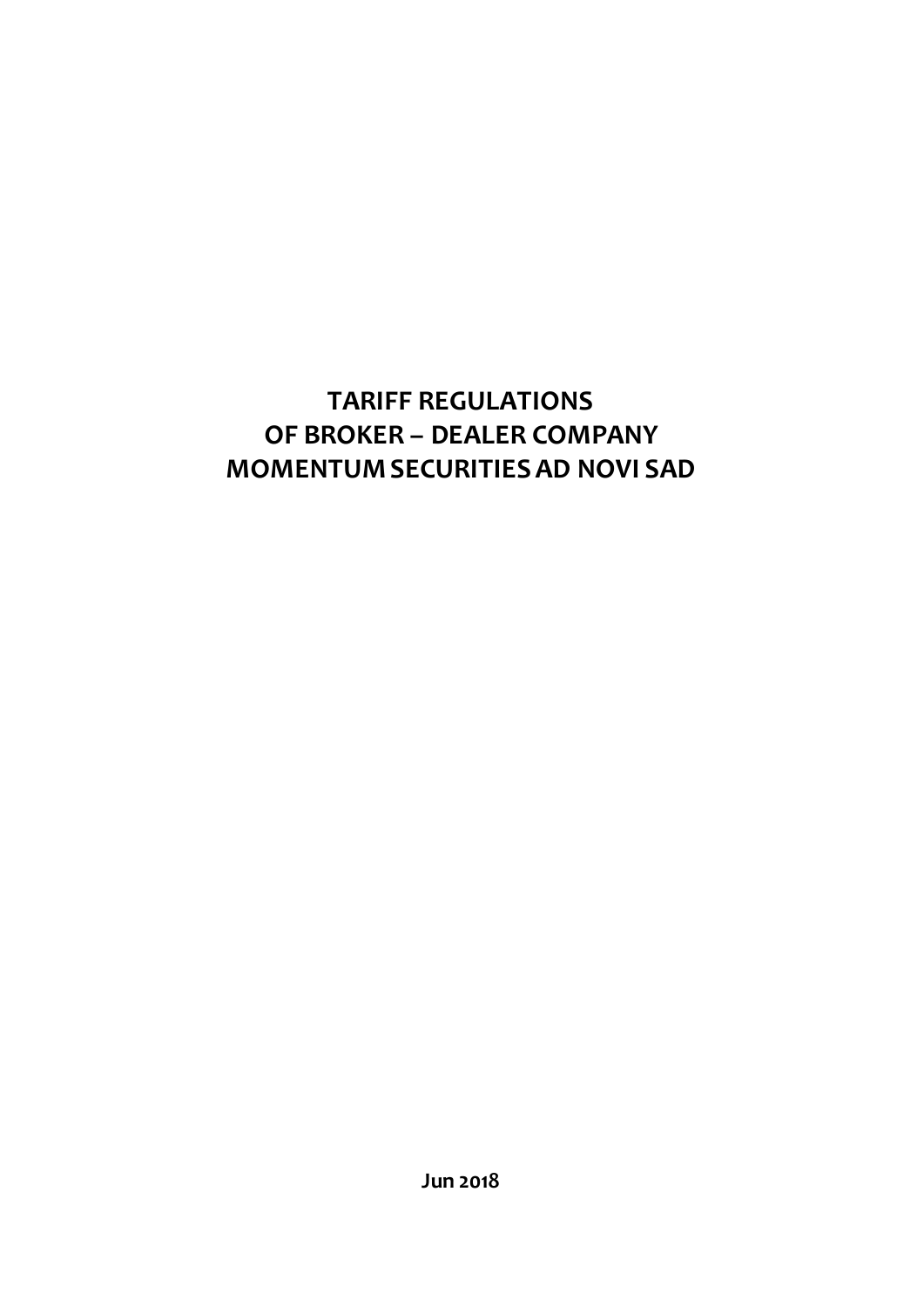Pursuant to Article 163 of the Law on the Capital Market ("National Gazette RS", no. 31/2011, 112/2015 i 108/2016, hereinafter: "The Law") Article 14 and 16 Rulebook on licensing investment firms, Stock market and Central Securities Depository and Clearing House ("National Gazette RS", no. 89/2011 and 44/2012) and Article 25 of the Articles of Association of Broker–Dealer Company Momentum Securities ad Novi Sad, General Manager of Broker–Dealer Company Momentum Securities ad Novi Sad, on June 28, 2018, adopts the following:

## **TARIFF REGULATIONS OF BROKER – DEALER COMPANY MOMENTUM SECURITIES AD NOVI SAD**

#### **I GENERAL PROVISIONS**

#### **Article 1**

These regulations determine the tariff rate for brokerage and other fees charged by Broker-Dealer Company Momentum Securities ad Novi Sad, (hereinafter: "the Investment firm") for services provided to clients, in accordance with the Law and relevant bylaws.

#### **Article 2**

Bearing in mind the integrity of the interests of the Investment company, as well as market trends, the Investment company and the client agree to determine the commissions in every specific case, to the maximum tariff rate stated in this Tariff Regulations.

The Investment company and the client may also, depending on their business relations and market trends, agree on lower commission or exclude the payment of commissions.

#### **Article 3**

Tariff rate, charged for brokerage and other fees of the Investment company, is determined for the following:

- 1. Brokerage services;
- 2. Custody services;
- 3. Research and financial analysis services;
- 4. Corporative agent Services and other investment services
- 5. Corporate financial / legal consulting services

#### **Article 4**

The amount of commissions and other fees charged by the Investment company does not include the VAT, Stock Exchange fees and other expenses, nor the commissions and fees and other expenses charged by Securities Exchange Commission and Central Securities Depository.

#### **II BROKERAGE SERVICES**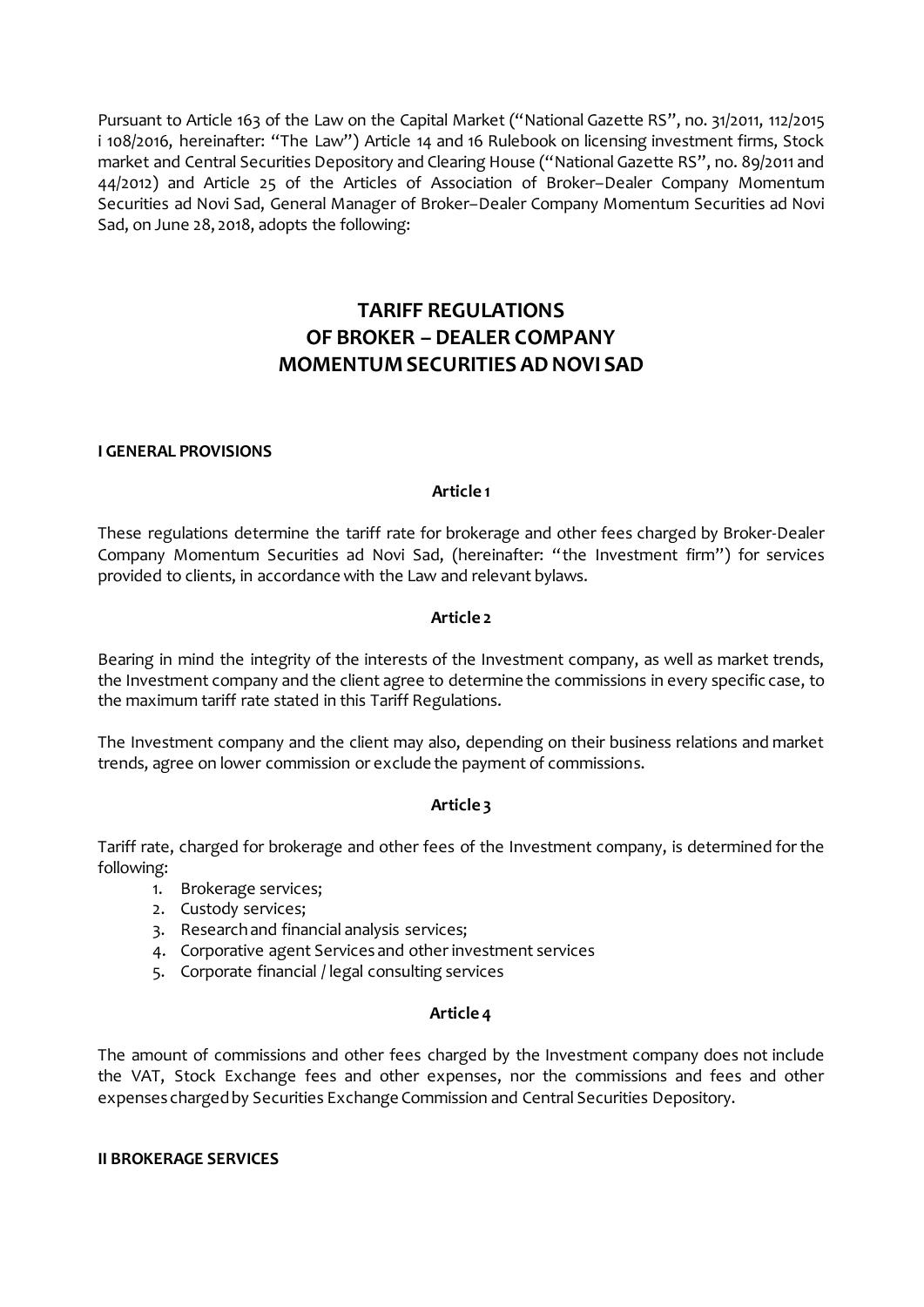#### **Article 5**

The Investment company charges the following maximum amounts of commissions for brokerage services, execution of orders in relation to purchase and sale of financial instruments (hereinafter: "FI")at primary and secondary market:

Equities 5,00% of the market value of transaction Debt securities<br>
Other FI 3,00% of the market value of transaction<br>
3,00% of the market value of transaction 3,00% of the market value of transaction

#### **Article 6**

The Investment company charges commissions for order placement and order modifications in relation to purchase and sale of financial instruments on primary and secondary market in a maximal amount of RSD 500.

#### **Article 7**

The amount of a maximum fee is determined with the contract concluded between the Client and the Investment company for specific type of service.

While trading on behalf of the client, Investment company specifies the commissions in its order and order confirmation, i.e. trade confirmation for that transaction, in accordance with the maximum tariff rate determined with the basic Contract on Brokerage services, up to the maximum amounts determined in this Tariff Regulations.

#### **III CUSTODY SERVICES**

The Investment firm charges commissions for Custody services up to the following maximum amounts:

| <b>No</b> | <b>Service</b>                                | Maximal amount of commission/fee |  |
|-----------|-----------------------------------------------|----------------------------------|--|
| 1.        | Opening and maintaining of the proprietary    | RSD 2,000.00 for retail persons  |  |
|           | account                                       | RSD 5,000.00 for legal entities  |  |
| 2.        | Opening and maintaining of an omnibus         | RSD 10,000.00 for retail persons |  |
|           | account                                       | RSD 20,000.00 for legal entities |  |
| 3.        | Opening and maintaining of the pledge         | RSD 5,000.00 for retail persons  |  |
|           | account                                       | RSD 10,000.00 for legal entities |  |
| 4.        | Opening and maintaining of the securities     | RSD 10,000.00                    |  |
|           | co-ownership account                          |                                  |  |
| 5.        | Omnibus money account settlement              | 0.5% on the transaction value    |  |
| 6.        | Safekeeping and administrating of the         | 0.1% on average portfolio value  |  |
|           | omnibus account                               |                                  |  |
| 7.        | Transfer of financial instruments in the      | RSD 2,000.00 for retail persons  |  |
|           | event of substitution of depositor or sale of | RSD 5,000.00 for legal entities  |  |
|           | pledge (per order)                            |                                  |  |
| 8.        | Pledge registration or cancellation           | RSD 5,000.00 for retail persons  |  |
|           |                                               | RSD 20,000.00 for legal entities |  |
| 9.        | Transfer of financial instruments without     | RSD 5,000.00 for retail persons  |  |
|           | payment on a FOP basis (resolutions,          | RSD 20,000.00 for legal entities |  |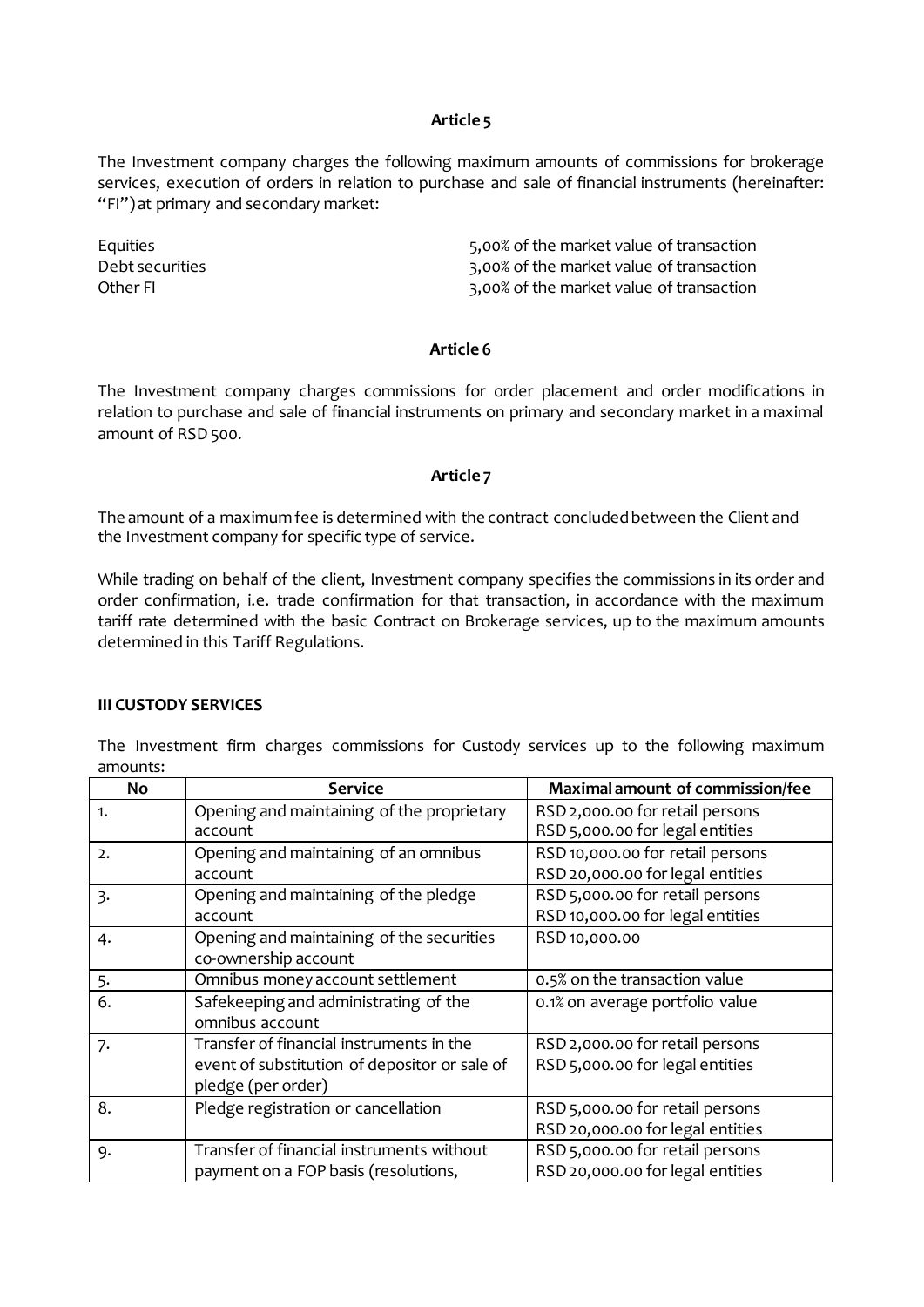|     | decisions, agreements, etc., per order)                                    |                                  |  |
|-----|----------------------------------------------------------------------------|----------------------------------|--|
| 10. | Payment of difference in share price as                                    | 3% on the transaction value      |  |
|     | provided for under Law (pursuant to                                        |                                  |  |
|     | takeover bid, compulsory purchase,                                         |                                  |  |
|     | shareholder disagreement, right to sell, etc.)                             |                                  |  |
| 11. | Dividend and interest payment                                              | 3% on the transaction value      |  |
| 12. | Payment of coupon, annuities and principal<br>to holder of debt securities | 1% on the transaction value      |  |
| 13. | Issuance of uniform record of shareholders                                 | RSD 10,000.00                    |  |
| 14. | Correction of information with the Central                                 | RSD 2,000.00 for retail persons  |  |
|     | Securities Depository                                                      | RSD 5,000.00 for legal entities  |  |
| 15. | FI excerpt issuing                                                         | RSD 10,000.00 for retail persons |  |
|     |                                                                            | RSD 5,000.00 for legal entities  |  |
| 16. | Obtaining and generation of special reports                                | RSD 10,000.00                    |  |
| 17. | FI account cancellation                                                    | RSD 2,000.00 for retail persons  |  |
|     |                                                                            | RSD 5,000.00 for legal entities  |  |
| 18. | Non-resident VAT registration                                              | RSD 12,000.00                    |  |
| 19. | Generation and submission of tax liabilities                               | RSD 5,000.00                     |  |
|     | arising from FI trading for non-residents                                  |                                  |  |
| 20. | Generation and submission of tax liabilities                               | RSD 2,000.00                     |  |
|     | arising from FI trading for residents (retail                              |                                  |  |
|     | persons)                                                                   |                                  |  |
| 21. | <b>Proxy Services</b>                                                      | RSD 25,000.00                    |  |
| 22. | Reporting obligations (notice of significant                               | RSD 1,000.00 for retail persons  |  |
|     | participation, insider information, etc.)                                  | RSD 5,000.00 for legal entities  |  |
| 23. | Lending and intermediation in lending                                      | By contract                      |  |
|     | process, conclusion of repo contracts and                                  |                                  |  |
|     | other similar transactions                                                 |                                  |  |

Other services which are not obtained with paragraph 1. in this article, Investment company charges in accordance with the decision of the Executive Director, i.e. with the Contract between the Investment company and the Client.

#### **IV RESEARCH & ANALYSIS SERVICES**

#### **Article 9**

Reimbursement for research and analysis services

Investment company charges investment research and financial analysis or other forms of general recommendation related to transactions of financial instruments, traded on domestic or foreign market, in accordance with the Contract between the Investment company and the Client.

#### **V SERVICES OF THE CORPORATE AGENT AND OTHER INVESTMENTS SERVICES**

**Article 10**

Investment company charges commission for Corporate agent services and other Investments services to the following maximum amounts: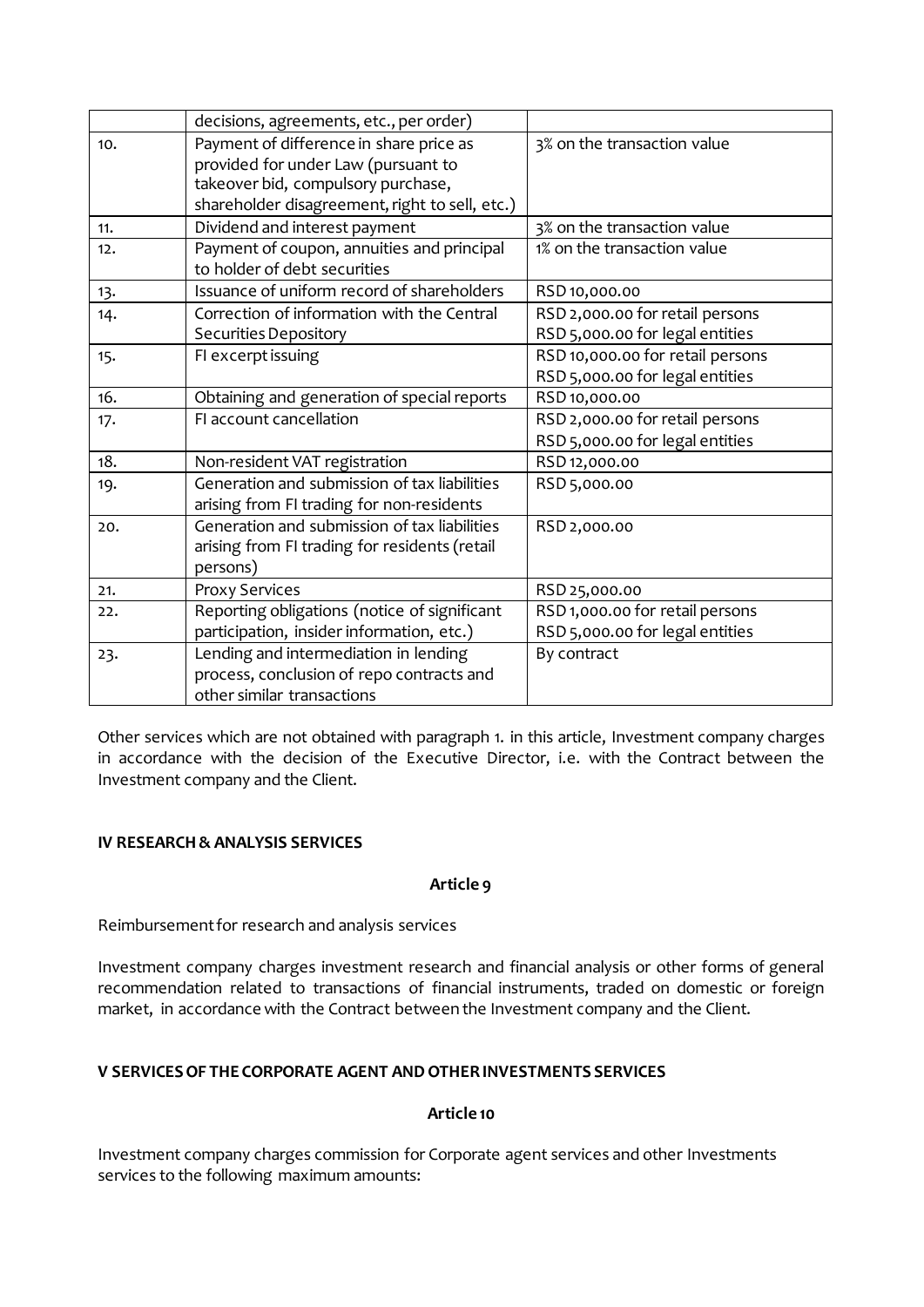| <b>No</b> | Service description                                                                                                                                                                                                                     | <b>Maximum fee/commission</b> |
|-----------|-----------------------------------------------------------------------------------------------------------------------------------------------------------------------------------------------------------------------------------------|-------------------------------|
| 1.        | Opening of a financial instrument issue account                                                                                                                                                                                         | RSD 10,000.00                 |
| 2.        | Safekeeping and administration FI issue account                                                                                                                                                                                         | RSD 10,000.00                 |
| 3.        | Obtaining a unique record of shareholders                                                                                                                                                                                               | RSD 20,000.00                 |
| 4.        | Company profile update at Belgrade Stock Exchange                                                                                                                                                                                       | RSD 40,000.00                 |
| 5.        | Preparation and publishing of periodical information                                                                                                                                                                                    | RSD 50,000.00                 |
| 6.        | Preparation and publishing of occasional information                                                                                                                                                                                    | RSD 20,000.00                 |
| 7.        | Corporate agent monthly fee                                                                                                                                                                                                             | RSD 50,000.00                 |
| 8.        | Assignment of CFI code and ISIN                                                                                                                                                                                                         | RSD 20,000.00                 |
| 9.        | Registration of issue of securities with the CSD                                                                                                                                                                                        | RSD 100,000.00                |
| 10.       | Correction of information contained in the list of lawful<br>holders of financial instruments provided by a CSD<br>member                                                                                                               | RSD 20,000.00                 |
| 11.       | Temporary trading suspension                                                                                                                                                                                                            | RSD 20,000.00                 |
| 12.       | Withdrawal of Shares from the Regulated Market or<br>from the MTF and Termination of Public Company<br><b>Status</b>                                                                                                                    | RSD 100,000.00                |
| 13.       | De-registration of FI from Central depositary and<br>clearing house                                                                                                                                                                     | RSD 50,000.00                 |
| 14.       | Opening of a of a deposited securities account                                                                                                                                                                                          | RSD 30,000.00                 |
| 15.       | Opening of a securities deposit account                                                                                                                                                                                                 | RSD 30,000.00                 |
| 16.       | Processing and preparing of documentation and<br>obtaining a decision on the approval of the takeover<br>bid                                                                                                                            | RSD 500,000.00                |
| 17.       | Processing and preparation of documentation and<br>obtaining a decision on the approval of the prospectus<br>for FI issuance                                                                                                            | RSD 500,000.00                |
| 18.       | Processing and preparation of documentation for<br>issuing and placement of FI without prospectus<br>publishing obligation, squeeze-out or treasury shares<br>repurchase procedures, increasing or decreasing share<br>capital and etc. | RSD 300,000.00                |
| 19.       | Fee for activities of issuance and placement of FI<br>without the firm commitment basis (issuing of FI, own<br>shares sales, takeover bids, acquisition of own shares,<br>etc.)                                                         | 3% on realized value          |
| 20.       | Disbursement of principal, payment of coupon or<br>annuity to holder of debt securities and dividend<br>payment to shareholders                                                                                                         | 3% on realized value          |

Other services which are not obtained with paragraph 1. In this article, Investment company charges in accordance with the decision of Executive Director, i.e. with the Contract between the Investment company and the Client.

## **VI CORPORATE FINANCIAL / LEGAL CONSULTING**